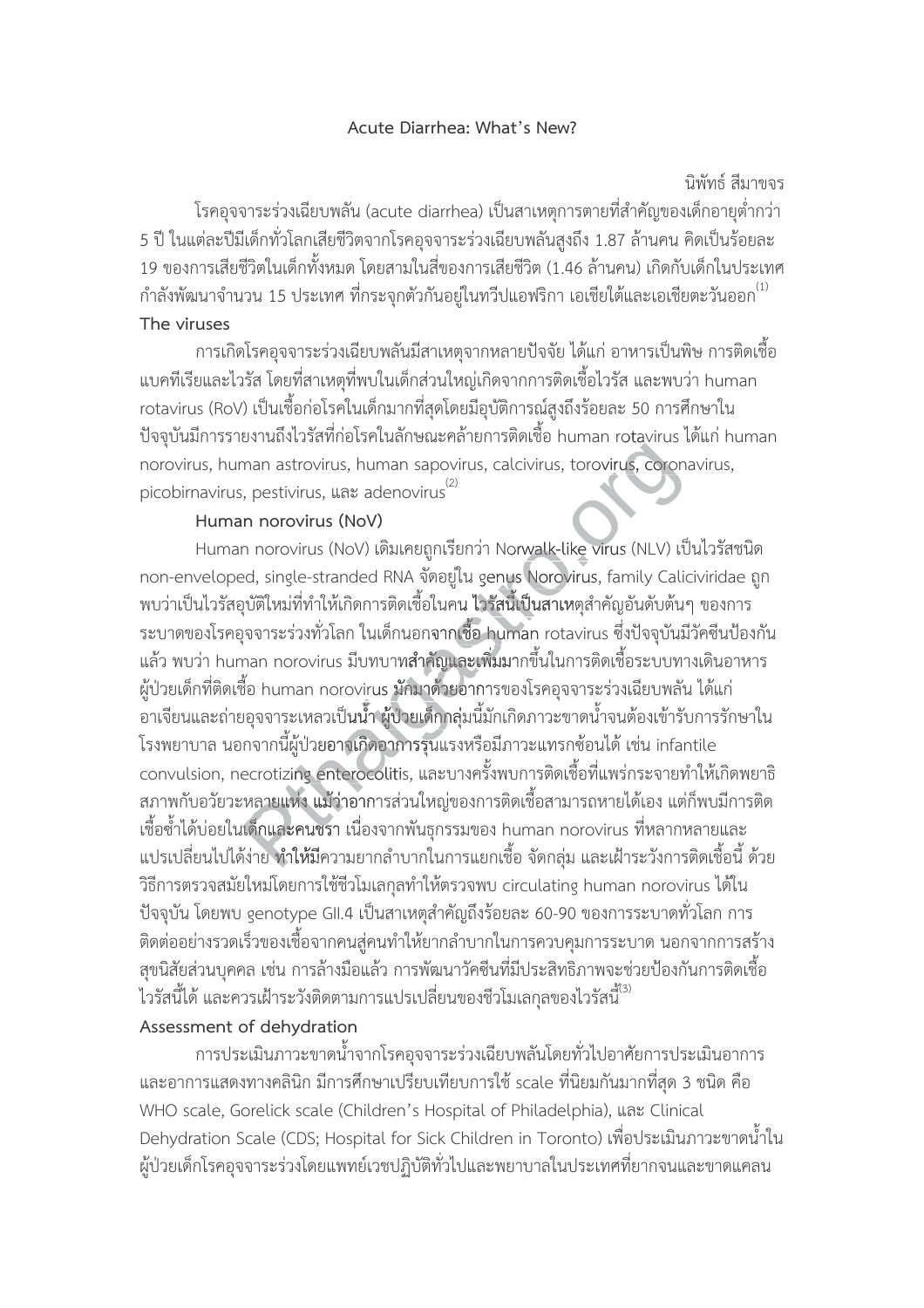ึ บริการทางสาธารณสุข พบว่า scale ดังกล่าวไม่ใช่เครื่องมือที่ดีในการประเมินภาวะขาดน้ำจากโรค อุจจาระร่วง $^{(4)}$ 

มีรายงานการศึกษาในผู้ป่วยเด็กโดยใช้ bedside ultrasound (US) วัดขนาดของ inferior vena cava (IVC) และ aorta (Ao) พบว่า IVC-Ao diameter ratio มีความสัมพันธ์กับ intravascular volume ซึ่งอาจนำมาใช้ประเมินภาวะขาดน้ำในโรคอุจจาระร่วงเฉียบพลันในเด็กได้<sup>(5)</sup> Treatment

ในบางภูมิภาคของโลก ผู้ป่วยอุจจาระร่วงส่วนใหญ่อาการไม่รุนแรงและหายได้เอง การรักษา เบื้องต้นกระทำโดยการให้สารละลายน้ำตาลเกลือแร่ (oral rehydration solution, ORS) ทางปาก ซึ่งได้ผลดีสามารถลดอัตราป่วยและอัตราตายลงได้มาก แต่ ORS ไม่สามารถลดปริมาณอุจจาระและ ระยะเวลาอุจจาระร่วงลงได้ ทำให้ทั้งผู้ป่วยและผู้ให้บริการทางสุขภาพยังมีความต้องการยาหรือวิธีการ รักษาอย่างอื่นเพื่อลดความรุนแรงของโรคและเร่งให้หายเร็วขึ้น $^{(6)}$ 

ในรอบหลายสิบปีที่ผ่านมามีการศึกษาการใช้ยาและวิธีการรักษาอื่นร่วมกับการให้ ORS ใน การรักษาผู้ป่วยโรคอุจจาระร่วงเพื่อให้ไปสู่เป้าหมายที่ต้องการในการลดความรุนแรงของโรคและทำให้ หายป่วยเร็วขึ้น ยาและวิธีการรักษาที่มีผลงานวิจัยรองรับที่น่าสนใจ ได้แก่ การใช้ reduced osmolarity ORS, การให้ zinc supplement, smectite, racecadotril, probiotics, และการใช้ antiemetics เช่น ondansetron ซึ่งวิธีการรักษาเหล่านี้ถึงแม้จะมีประสิทธิภาพ (pros) แต่ในอีก ้ด้านหนึ่งก็มีข้อจำกัด (cons) ที่ควรได้รับการพิจารณาไปด้วยกัน

# Updated the World Health Organization (WHO) recommendations

### Low osmolarity ORS

เนื่องจากความกังวลว่าระดับความเข้มข้นของ sodium ใน WHO-ORS สูตรเดิม จะทำให้ เกิดภาวะ hypernatremia โดยเฉพาะอย่างยิ่งในผู้ป่วยอุจจาระร่วงที่ไม่ได้เกิดจากอหิวาตกโรค จึง นำไปสู่การพัฒนา low osmolarity ORS โดยลดความเข้มข้นของ glucose และ sodium ลง ซึ่งมี ผลทำให้ osmolarity ลดลงจาก 331 เป็น 245 mOsm/L จากการศึกษาแบบ meta-analysis ี แสดงให้เห็นว่า ORS สตรใหม่นี้สามารถลดปริมาณอจจาระ อาเจียน และความต้องการให้สารน้ำทาง หลอดเลือดดำลงได้เมื่อเทียบกับสูตรเดิม ดังนั้น WHO recommendation ปี ค.ศ. 2002 จึง กำหนดให้ใช้ low osmolarity ORS ในการรักษาโรคอุจจาระร่วงในเด็กและผู้ใหญ่<sup>(6)</sup>

## Zinc

บทบาทของ zinc ในการรักษาโรคอุจจาระร่วงยังไม่เป็นที่ทราบแน่ชัด เชื่อว่า zinc ทำให้การ ้ ดูดซึมของน้ำและ electrolytes ในลำไส้ดีขึ้น ทำให้ regeneration ของ gut epithelium ดีขึ้น เพิ่ม ระดับของ brush border enzymes และกระตุ้นระบบภูมิคุ้มกัน จากการศึกษาแบบ randomized controlled trial (RCT) ในประเทศกำลังพัฒนาพบว่าการให้ zinc supplementation ให้ผลในการ รักษาโรคอุจจาระร่วงโดยลดระยะเวลาและความรุนแรงของอุจจาระร่วง และจากการศึกษาแบบ meta-analysis พบว่า zinc สามารถลดระยะเวลาอุจจาระร่วงได้ทั้งในโรคอุจจาระร่วงเฉียบพลันและ ้เรื้อรัง นอกจากนี้การให้ zinc เป็นเวลา 10-14 วัน ระหว่างและหลังการเกิดอจจาระร่วงช่วยลด โอกาสเกิดเป็นซ้ำของโรคนี้ในอีก 2-3 เดือนข้างหน้า

จากข้อมูลดังกล่าวทำให้ ในปี ค.ศ. 2004 the United Nations Children's Fund (UNICEF) และ WHO แนะนำให้ใช้ zinc supplementation ในการรักษาผู้ป่วยเด็กโรคอุจจาระร่วงทุกราย โดย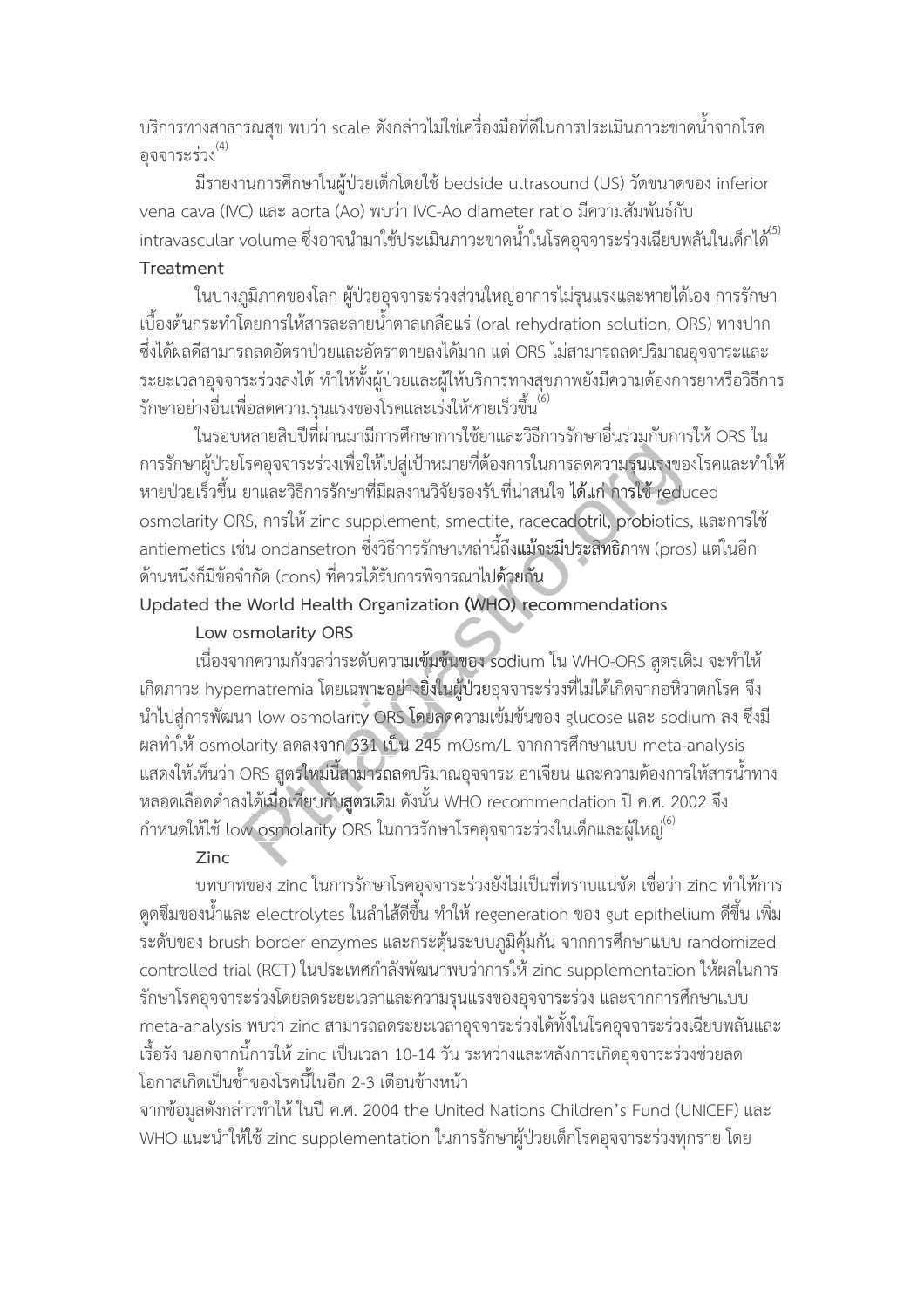้กำหนดให้ใช้ oral zinc 10 mg ต่อวัน ในเด็กอายุไม่เกิน 6 เดือน และ 20 mg ต่อวัน ในเด็กอายุ 6 เดือนขึ้นไป นาน 10-14 วัน <sup>(6)</sup>

แต่อย่างไรก็ตาม the European Society for Paediatric Gastroenterology, Hepatology, and Nutrition/European Society for Paediatric Infectious Diseases (ESPGHAN/ESPID) recommendations ระบุว่ายังไม่มีข้อมูลมากพอที่เสนอให้ใช้ในเด็กยุโรปซึ่งไม่ ค่อยพบภาวการณ์ขาด zin $\epsilon^{(7)}$ 

Patro และคณะ ได้ทำการศึกษาประสิทธิผลของการให้ zinc ในการรักษาโรคอุจจาระร่วง เฉียบพลันในเด็ก อายุระหว่าง 3-48 เดือน จำนวน 141 ราย ในประเทศโปแลนด์ ด้วยวิธี RCT พบว่า ี ระยะเวลาของอุจจาระร่วงไม่แตกต่างจากกลุ่มควบคุม รวมทั้งจำนวนครั้งของอุจจาระในวันที่ 1, 2, และ 3 จำนวนครั้งของอาเจียน การให้สารน้ำทางหลอดเลือดดำ และจำนวนของผู้ป่วยที่ยังมีอาการ ้อุจจาระร่วงเกิน 7 วัน ก็ไม่แตกต่างกัน สรุปว่า การให้ zinc ในการรักษาอุจจาระร่วงไม่ได้ประโยชน์ ในเด็กที่ไม่ขาดสารนี้<sup>(8)</sup>

#### Drugs in current use

## Dioctahedral smectite (diosmectite, smectite)

Smectite เป็น aluminomagnesium silicate clay จากธรรมชาติ ซึ่งมีโครงสร้าง ี ประกอบด้วยผลึกเป็นชั้น ทำให้มีคุณสมบัติในการดูดซับสูง กลไกการออกฤทธิ์ยังไม่เป็นที่ทราบแน่ชัด แต่เชื่อว่าประกอบด้วยคุณสมบัติโดยรวม ได้แก่ ลดการอักเสบ เปลี่ยนแปลงคุณสมบัติของ mucus ยับยั้ง mucolysis และดูดซับแบคทีเรีย enterotoxins ของแบคทีเรีย ไวรัส และสารอื่นที่มีแนวโน้ม ก่อให้เกิดอุจจาระร่วงได้ เนื่องจากเป็นยาที่มีความปลอดภัยสูง ไม่พบผลข้างเคียงที่รุนแรง smectite จึงเป็นยาที่ใช้กันบ่อย โดยให้ร่วมกับ ORT ในการรักษาโรคอุจจาระร่วง ในประเทศแถบยุโรป เอเชีย ู้และแอฟริกา<sup>(9)</sup>

จากการศึกษาแบบ meta-analysis สรุปว่า smectite อาจมีประโยชน์เมื่อให้ร่วมกับORS ในการรักษาโรคอุจจาระร่วงในเด็ก โดย smectite สามารถลดระยะเวลาของอุจจาระร่วงลงได้ ประมาณ 1 วันเมื่อเทียบกับ placebo (-22.7 h, 95% CI: -24.8 to -20.6) และโอกาสที่หายจากโรค หลังรักษา 3 วัน สูงกว่าในกลุ่มควบคุม (RR 1.64, 95% CI: 1.36-1.98; number needed to treat 4, 95% CI: 3-5) โดยที่ภาวะแทรกซ้อนไม่แตกต่างกันในทั้งสองกลุ่ม แต่เนื่องจากรายงานที่นำเข้ามา ์ศึกษามีข้อจำกัด การแปลผลจึงต้องกระทำด้วยความระมัดระวัง และควรวิเคราะห์ costeffectiveness ก่อนที่กำหนดให้ใช้ยาตัวนี้<sup>(10)</sup>

#### Racecadotril (acetorphan)

Racecadotril เป็นยาที่ออกฤทธิ์ต่อต้านการหลั่ง (antisecretory) มีผลต่อการรักษาโรค ้อุจจาระร่วงโดยไปยับยั้งเอนซัยม์ enkephalinase ในลำไส้ เพื่อป้องกันการสลายตัวของ enkephalins ซึ่งเป็น endogenous opioids ในทางเดินอาหาร ทำให้ลดการหลั่งของน้ำและ electrolytes เข้าในโพรงลำไส้

จากการศึกษาแบบ systematic review พบว่า racecadotril มีประสิทธิภาพในการลด ้ ปริมาณและความถี่ของอุจจาระ และลดระยะเวลาอุจจาระร่วง โดยเฉพาะในเด็กที่เกิดจากโรตาไวรัส แต่ยังต้องการข้อมูลเพิ่มเติมในด้านความปลอดภัยของยาและความคุ้มค่าในการใช้ $^{\prime\prime\left(11\right)}$ Probiotics

#### Prevention of Acute Diarrhea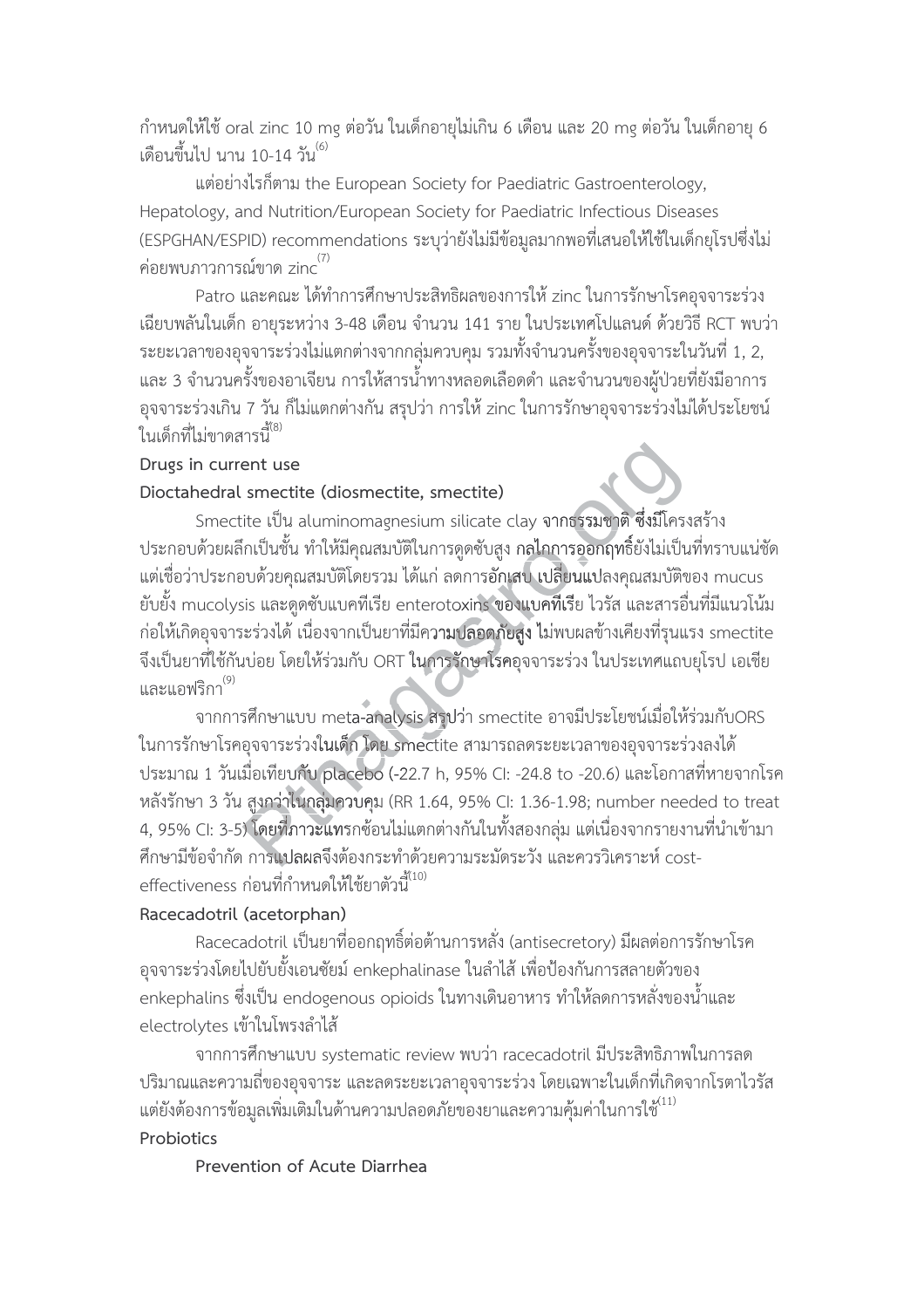ผลการศึกษาแบบ RCT แสดงให้เห็นว่าการให้ probiotics ได้ผลปานกลางในการป้องกันอุจ ิ จารระร่วงในทารกและเด็กที่ปกติ โดยการศึกษาส่วนใหญ่ทำในสถานเลี้ยงเด็ก สายพันธ์ของ probiotics ที่ใช้ได้แก่ LGG, S. thermophilus, Lactobacillus casei, B. lactis, หรือ Lactobacillus reuteri โดยผสมในนมหรืออาหารทารก หรือให้รับประทานเป็นอาหารเสริม ข้อมูลจาก meta-analysis ของ probiotic ในการป้องกันการเกิดอุจจาระร่วงจากโรตาไวรัส ใน ิสถานเลี้ยงเด็ก แลดงให้เห็นว่า ในการที่จะป้องกัน nosocomial rotavirus gastroenteritis 1 คน ้ต้องให้เด็กได้รับ LGG 7 คน และข้อมูลขณะนี้ยังไม่พอที่แนะนำให้ใช้ routine probiotics เพื่อ ้ป้องกันการเกิดอุจจาระร่วงจากโรตาไวรัสในสถานเลี้ยงเด็ก<sup>(12)</sup>

# Treatment of Acute Diarrhea

การศึกษาแบบ RCTs ในประเทศที่พัฒนาแล้วให้ข้อมูลที่แสดงถึงประสิทธิผลของการให้ probiotics ในการรักษาอุจจาระร่วงในเด็ก โดยการให้ LGG พบว่าสามารถลดระยะเวลาอุจจาระร่วง ี จากโรตาไวรัสได้โดยเฉลี่ย 40 ชั่วโมง แต่ไม่สามารถลดระยะเวลาอุจจาระร่วงจากสาเหตุอื่น

จากการศึกษาแบบ systematic review พบว่า probiotics ลดระยะเวลาอุจจาระร่วงได้ แม้ว่าผลการรักษาจะแตกต่างกันไปในแต่ละรายงาน แต่ข้อมูลรวมพบว่าลดระยะเวลาเฉลี่ยของ อจจาระร่วง (mean duration of diarrhea) ลง 24.76 ชั่วโมง (95% confidence interval 15.9 to 33.6 hours; n=4555, trials=35) ลดจำนวนผู้ป่วยที่มีอาการนานถึงวันที่ 4 (risk ratio 0.41;  $0.32$  to 0.53; n=2853, trials=29) และลดจำนวนครั้งของอุจจาระในวันที่ 2 (mean difference 0.80; 0.45 to 1.14; n=2751, trials=20) ผู้ศึกษาให้ความเห็นว่าการให้ probiotics ร่วมกับ rehydration therapy มีประสิทธิผลในการรักษาอุจจาระร่วง แต่ยังต้องการข้อมูลเพิ่มเติมจาก การศึกษาต่อไปในแง่ของเชื้อแต่ละชนิดและในผู้ป่วยเฉพาะกลุ่มที่แตกต่างกันไป<sup>(13)</sup>

ผลการศึกษาแบบ meta-analysis หลายรายงาน รวมถึง Cochrane review ก็แสดงให้เห็น ถึงประโยชน์ของ probiotics ในการรักษาโรคอุจจาระร่วงในเด็ก โดยชี้ให้เห็นว่า probiotics ลด ้จำนวนครั้งของอุจจาระและระยะเวลาอุจจาระร่วงลงโดยเฉลี่ย 1 วัน โดยประสิทธิภาพขึ้นอยู่กับชนิด ่ ของสายพันธุ์ และพบว่า LGG เป็นสายพันธุ์ที่มีประสิทธิภาพสูงสุดเท่าที่มีในรายงานปัจจุบัน ทั้งนี้ dose ก็มีความสำคัญด้วยโดยต้องมีขนาดมากกว่า  $10^{10}$  colony-forming units การให้ probiotics จะยิ่งได้ผลดีมากขึ้นหากให้ในระยะแรกของอาการป่วย probiotics มีประโยชน์ ในการรักษาทารกและเด็กเล็กที่ป่วยด้วยโรคอจจาระร่วงจากเชื้อไวรัส โดยมีอาการถ่ายอจจาระเป็น น้ำ แต่จะไม่มีประโยชน์ในการรักษา invasive bacterial infections. ดังนั้นอาจกล่าวได้ว่าขณะนี้มี หลักฐานที่สนับสนุนการใช้ probiotics โดยเฉพาะอย่างยิ่ง LGG ในระยะเริ่มต้นของการป่วยด้วยโรค อุจจาระร่วง โดยจะช่วยลดระยะเวลาอุจจาระร่วงลงได้ 1 วัน $^{(12)}$ 

# Antiemetics

้อาเจียนที่เกิดจากอุจจาระร่วงพบได้บ่อยในทารกและเด็ก การรักษาอาเจียนยังเป็นปัญหา และการใช้ยาต้านอาเจียนยังเป็นหัวข้อที่ถกเถียงกัน เนื่องจากผลอันไม่พึงประสงค์จากยา เช่น sedation และ extrapyramidal reactions ซึ่งมักพบในยาต้านการอาเจียนในยคแรก ได้แก่ promethazine, prochlorperazine, และ metoclopramide

ได้มีการศึกษาการใช้ Ondansetron (Zofran), ซึ่งเป็น 5-HT3 receptor antagonist, ซึ่ง ใช้กันอย่างกว้างขวางในการรักษาอาเจียนที่เกิดจากการให้เคมีบำบัด ในการรักษาอาเจียนที่เกิดจาก โรคอุจจาระร่วงเฉียบพลันในเด็ก จาก Cochrane database of systematic review พบว่าการใช้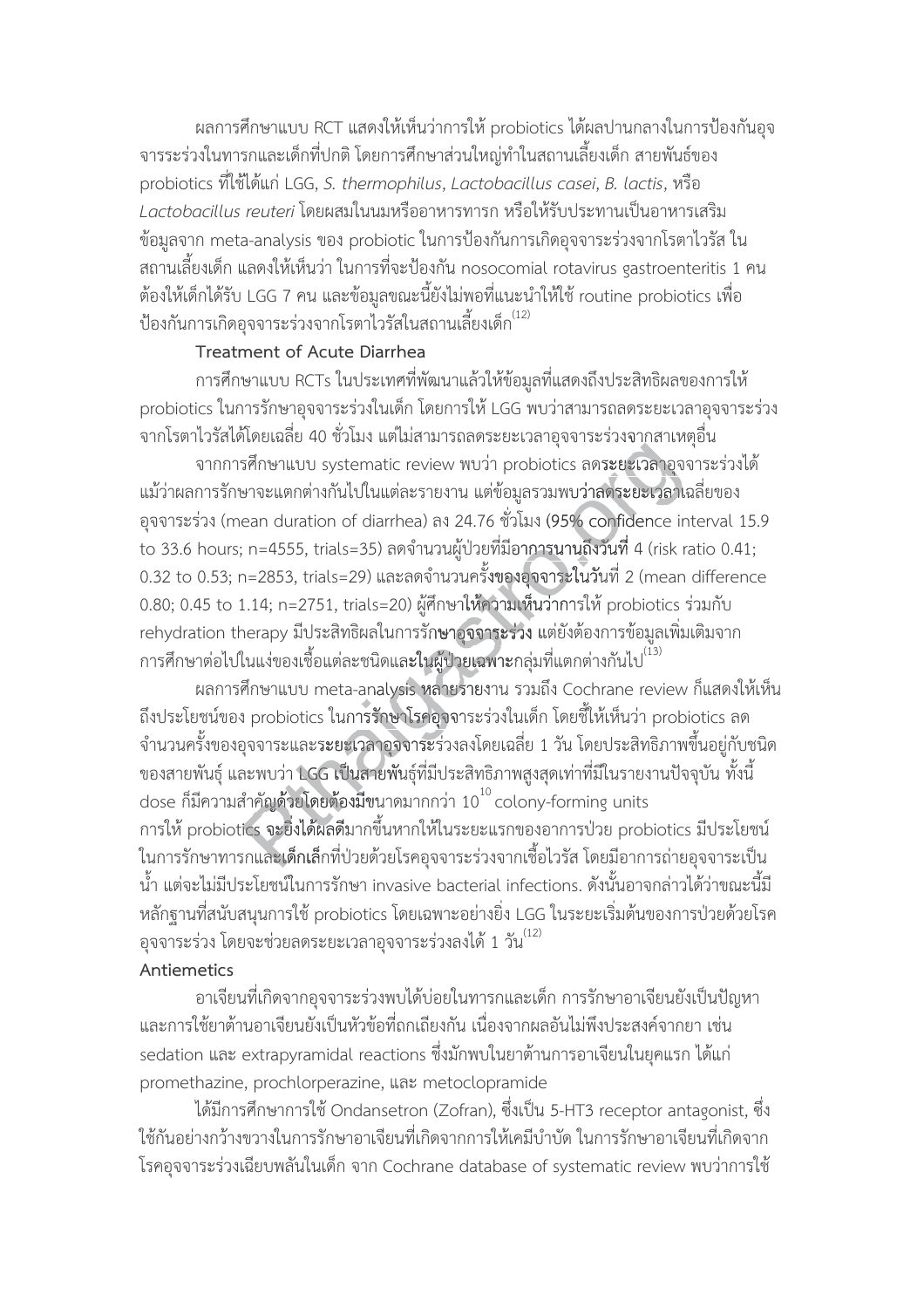ondansetron และ metoclopramide สามารถลดจำนวนครั้งของอาเจียนได้ดีกว่า placebo แต่ใน ขณะเดียวกันก็พบว่าอุจจารระร่วงก็เพิ่มมากขึ้นด้วย ซึ่งเชื่อว่าเป็นผลจากการคั่งค้างของ fluids และ toxins ซึ่งปกติควรจะถูกขับออกไปด้วยขบวนการของอาเจียน $^{\left(14\right)}$ 

และเมื่อเดือนมิถุนายน 2555 นี้ มีรายงานจาก U.S. FDA ถึงการเกิด QT interval prolongation จากการให้ single dose ondansetron ขนาด 32 mg ทางหลอดเลือดดำ Conclusion

การติดเชื้อไวรัสเป็นสาเหตุสำคัญของการเกิดโรคอุจจาระร่วงเฉียบพลันในเด็ก ในการ ประเมินภาวะขาดน้ำที่เกิดจากโรคนี้ยังต้องการศึกษาวิจัยเพื่อหาเครื่องมือที่ใช้สะดวกและมีความ ้แม่นยำ นอกจากการให้สารละลายน้ำตาลเกลือแร่ทางปาก และการให้อาหารที่เหมาะสมแล้ว โดยทั่ว ไม่มีความจำเป็นต้องให้ยาในการรักษาโรคอุจจาระร่วงในเด็ก อย่างไรก็ตามการให้ probiotics ที่ ้จำเพาะ อาจช่วยลดความรุนแรงและระยะเวลาอุจจาระร่วงได้ ยาชนิดอื่นอาจมีประสิทธิภาพ แต่การ นำมาใช้ยังคงต้องรอข้อมูลจากการศึกษาวิจัยทั้งด้านประสิทธิผล และ cost-effectiveness ต่อไป References

- 1. Boschi-Pinto C, Velebit L, Shibuya K. Estimating child mortality due to diarrhoea in developing countries. Bulletin of the World Health Organization 2008: 86: 710-7.
- 2. Thamboonlers A. Chieochansin T. Poovorawan Y. Diarrhea and viruses. Thai J. Pediatr 2011; 50: 84-92.
- 3. Chen SY, Chiu CH. Worldwide molecular epidemiology of norovirus infection. Paediatr Int Child Health 2012; 32: 128-31.
- 4. Pringle K, Shah SP, Umulisa I, Mark Munyaneza RB, Dushimiyimana JM, Stegmann K, et al. Comparing the accuracy of the three popular clinical dehydration scales in children with diarrhea. Int J Emerg Med 2011; 4: 58.
- 5. Chen L, Hsiao A, Langhan M, Riera A, Santucci KA. Use of bedside ultrasound to assess degree of dehydration in children with gastroenteritis. Acad Emerg Med 2010: 17:1042-7.
- 6. Santosham M, Chandran A, Fitzwater S, Fischer-Walker C, Baqui AH, Black R. Progress and barriers for the control of diarrhoeal disease. Lancet 2010; 376:  $63 - 7.$
- 7. Guarino A, Albano F, Ashkenazi S, et al. European Society for Paediatric Gastroenterology, Hepatology, and Nutrition/European Society for Paediatric Infectious Diseases evidence-based guidelines for the management of acute gastroenteritis in children in Europe. J Pediatr Gastroenterol Nutr 2008; 46 Suppl 2: S81-122.
- 8. Patro B, Szymanski H, Szajewska H. Oral zinc for the treatment of acute gastroenteritis in Polish children: a randomized, double-blind, placebocontrolled trial. J Pediatr 2010: 157: 984-8.